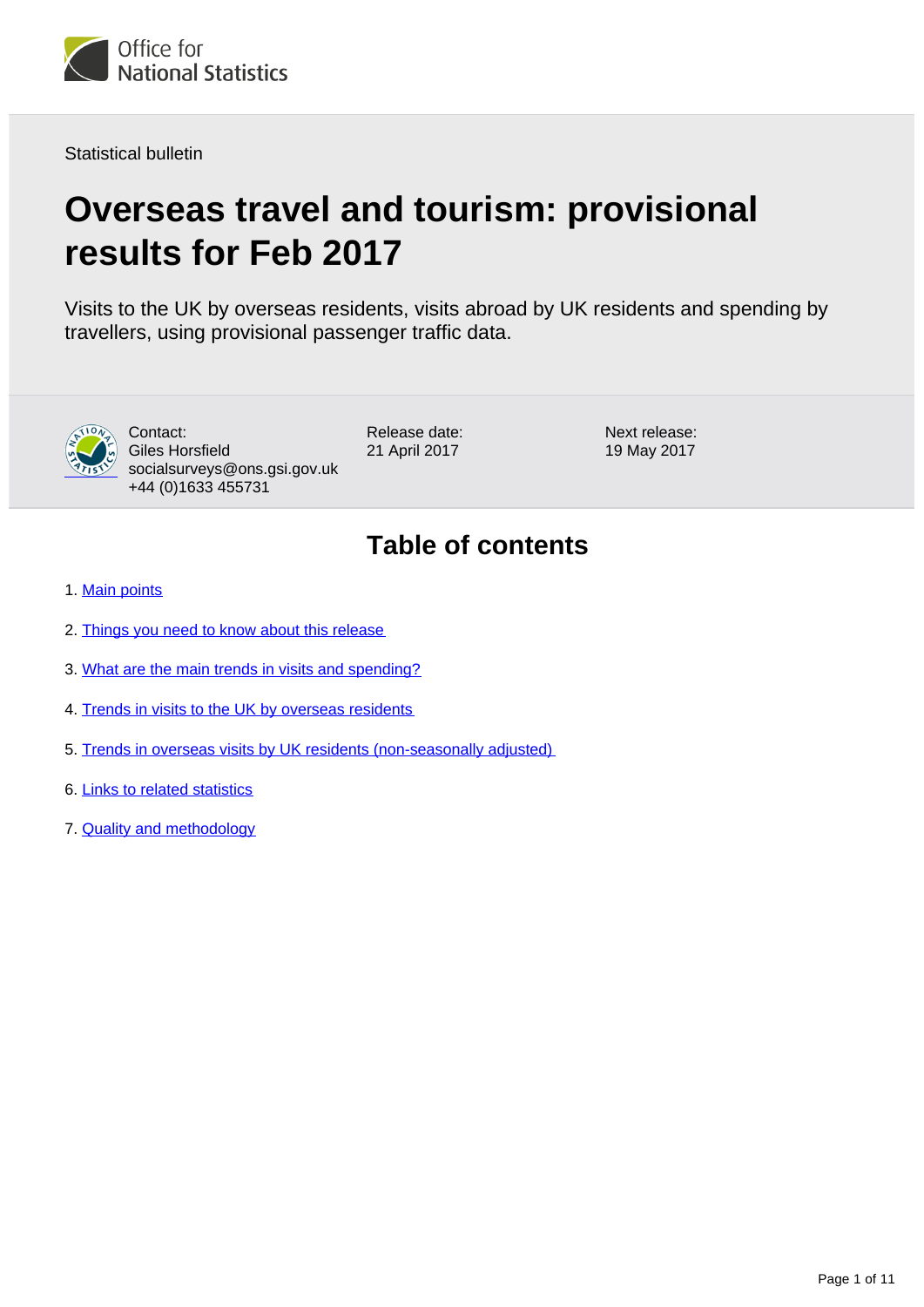## <span id="page-1-0"></span>**1 . Main points**

- Overseas residents made 2.3 million visits to the UK in February 2017, the same as in February 2016.
- UK residents made 4.2 million visits abroad in February 2017; this has decreased by 2% when compared with February 2016.
- Overseas residents spent £1.2 billion on their visits to the UK in February 2017; this is an increase of 6% when compared with February 2016.
- UK residents spent £2.8 billion on their visits abroad in February 2017, a 9% increase when compared with February 2016.
- In the 3 months to February 2017, overseas residents made 15% more visits to the UK for holidays than the same period a year previously.
- In the 3 months to February 2017, UK residents made 4% more holiday visits abroad than the same period a year previously.

### <span id="page-1-1"></span>**2 . Things you need to know about this release**

Estimates contained in this bulletin are produced from responses provided by international passengers arriving in and departing from the UK, sampled on our [International Passenger Survey \(IPS\).](http://www.ons.gov.uk/peoplepopulationandcommunity/leisureandtourism/qmis/internationalpassengersurveyipsqmi)

Responses to the survey are scaled up to represent all passengers using information on total international passenger traffic for the reporting period.

Estimates are based on interviews conducted when passengers end their visit. Any visits commencing in the reported month but not completed until later are not included in estimates for the reported month.

The reported spend for visits include any spending associated (excluding fares) with the visit, which may occur before, during or after the trip.

Parts of the bulletin refer to countries visited abroad. It should be noted that if a UK resident visited more than one country on a trip abroad, the country recorded as visited in this publication is the country that was visited for the longest period.

Estimates are subject to sampling error, and confidence intervals are provided to help you interpret the estimates (see background note: Accuracy of IPS estimates). Further guidance is available about [the quality of overseas](http://www.ons.gov.uk/peoplepopulationandcommunity/leisureandtourism/qmis/internationalpassengersurveyipsqmi)  [travel and tourism estimates](http://www.ons.gov.uk/peoplepopulationandcommunity/leisureandtourism/qmis/internationalpassengersurveyipsqmi).

Overseas travel and tourism monthly estimates are revised during the processing of the quarterly dataset and again during the processing of the annual dataset. This bulletin contains provisional overseas travel and tourism estimates to and from the UK for February 2017. Revised, final estimates for 2015 were published in Travel [trends 2015](https://www.ons.gov.uk/releases/traveltrends2015) on 20 May 2016.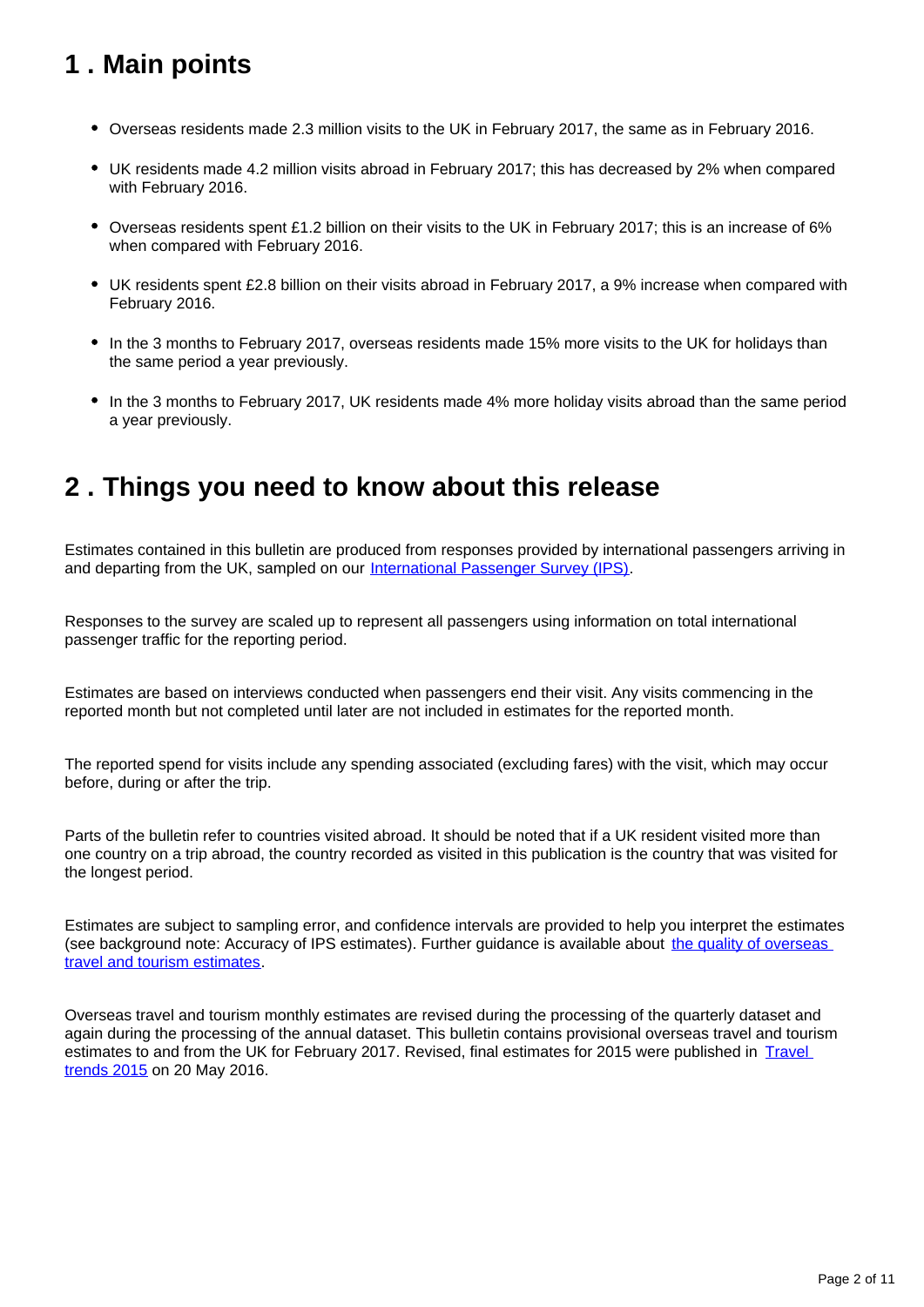## <span id="page-2-0"></span>**3 . What are the main trends in visits and spending?**

UK residents consistently make more visits abroad than foreign residents make to the UK. The total amount spent by UK residents during visits abroad is also higher than the total spent by foreign residents visiting the UK. The numbers of visits and the amounts spent vary through the year, with more in the summer. This is the case both for UK residents and overseas residents. However, UK residents show a much sharper peak both in visits and spend during the month of August, which is traditionally the only complete month of the UK school summer holidays.

#### **Figure 1: Overseas residents' visits to the UK and UK residents' visits abroad**

#### **February 2014 to February 2017**

### Figure 1: Overseas residents' visits to the UK and UK residents&#x27: visits abroad



February 2014 to February 2017

**Source: International Passenger Survey (IPS) – Office for National Statistics**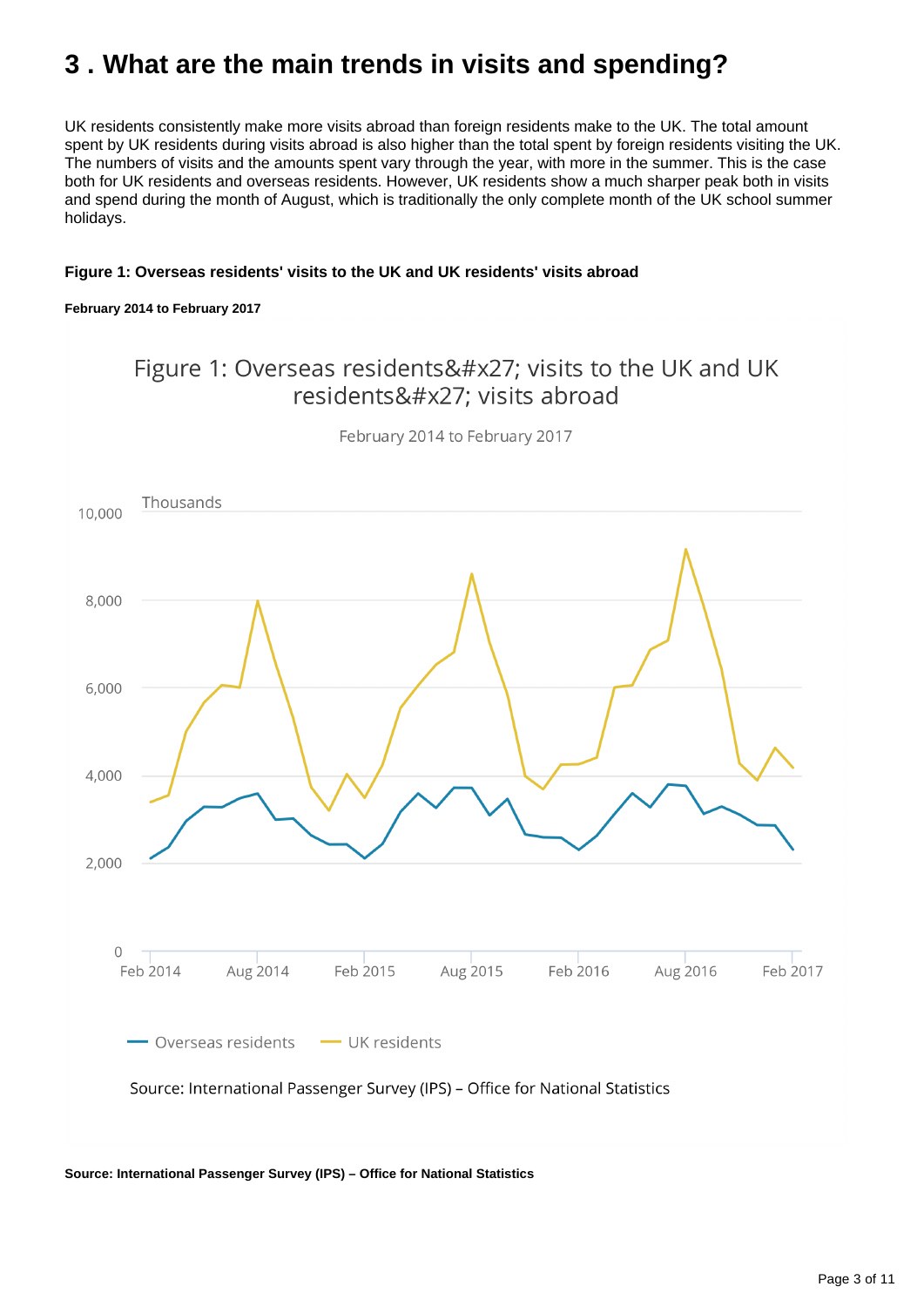#### **Figure 2: Spending by overseas residents in the UK and spending by UK residents overseas by month**

#### **February 2014 to February 2017**

Figure 2: Spending by overseas residents in the UK and spending by UK residents overseas by month



February 2014 to February 2017

**Source: International Passenger Survey (IPS) – Office for National Statistics**

### <span id="page-3-0"></span>**4 . Trends in visits to the UK by overseas residents**

The figures used in the commentary are sourced from the following monthly overseas travel and tourism datasets:

- Table 1 Overseas residents' visits to the UK by month.
- Table 2 Purpose of overseas residents' visits to the UK by month.
- Table 5 Earnings in the UK and expenditure abroad by month.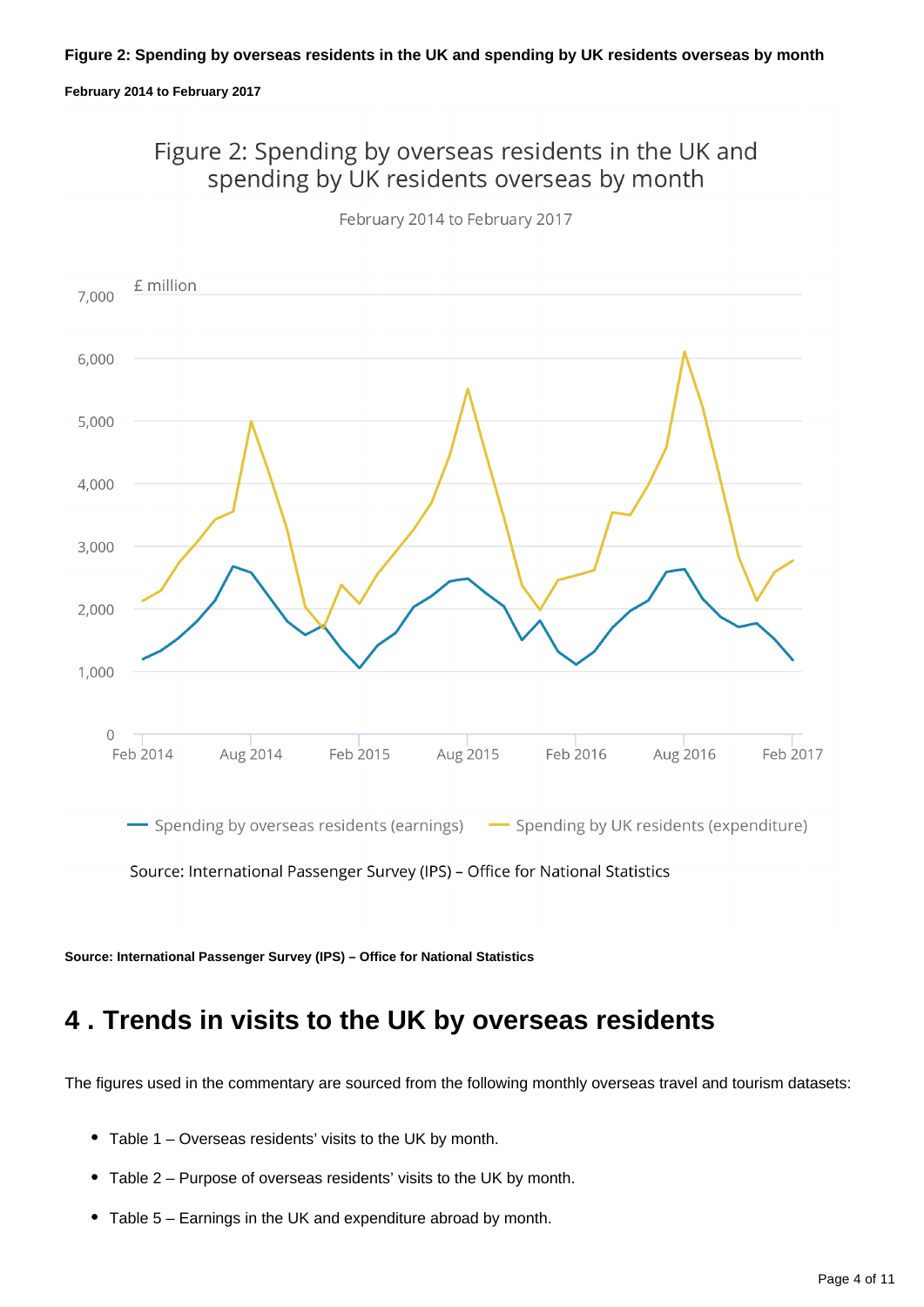The number of visits to the UK by overseas residents in February 2017 was 2.3 million, which was the same as in February 2016. Overseas residents spent £1.2 billion in the UK in February 2017, an increase of 6% when compared with February 2016.

During the period December 2016 to February 2017 the number of visits to the UK increased by 8% from 7.4 million to 8.0 million compared with the corresponding period a year earlier. Visits by residents of all areas of the world increased, with the exception of Other EU countries (those that joined the EU after January 2004), which decreased by 1%. Holiday visits for this period rose by 15% to 2.6 million and miscellaneous visits rose by 17% to 780,000, largely driven by the "watch sport" reason for visit.

For the period December 2016 to February 2017, spend in the UK by overseas residents increased 5% on the previous year to £4.4 billion.

|                         | Overseas residents' visits to UK |                               |                         |                               |  |
|-------------------------|----------------------------------|-------------------------------|-------------------------|-------------------------------|--|
|                         | <b>Visits</b><br>(thousands)     | % change from year<br>earlier | Earnings (£<br>million) | % change from year<br>earlier |  |
| Non seasonally adjusted |                                  |                               |                         |                               |  |
| Feb 2017                | 2,300                            | $+0$                          | 1,170                   | $+6$                          |  |
| Dec 2016 to Feb<br>2017 | 8,010                            | $+8$                          | 4,430                   | $+5$                          |  |
| Year to date 2017       | 5,150                            | $+6$                          | 2,670                   | $+11$                         |  |
| Latest 12 months        | 37,620                           | $+3$                          | 22,420                  | $+1$                          |  |
| Seasonally adjusted     |                                  |                               |                         |                               |  |
| Sep                     | 3,080                            | $+1$                          | 1,820                   | $-3$                          |  |
| Oct                     | 3,080                            | -6                            | 1,750                   | -9                            |  |
| Nov                     | 3,410                            | $+16$                         | 2,010                   | $+15$                         |  |
| Dec                     | 3,320                            | $+11$                         | 1,850                   | $-4$                          |  |
| Jan                     | 3,310                            | $+10$                         | 2,010                   | $+17$                         |  |
| Feb                     | 3,160                            | $+2$                          | 1,950                   | $+11$                         |  |

#### **Table 1: Main visit and spending estimates for overseas residents' visits to the UK in 2016 and 2017**

Source: International Passenger Survey - Office for National Statistics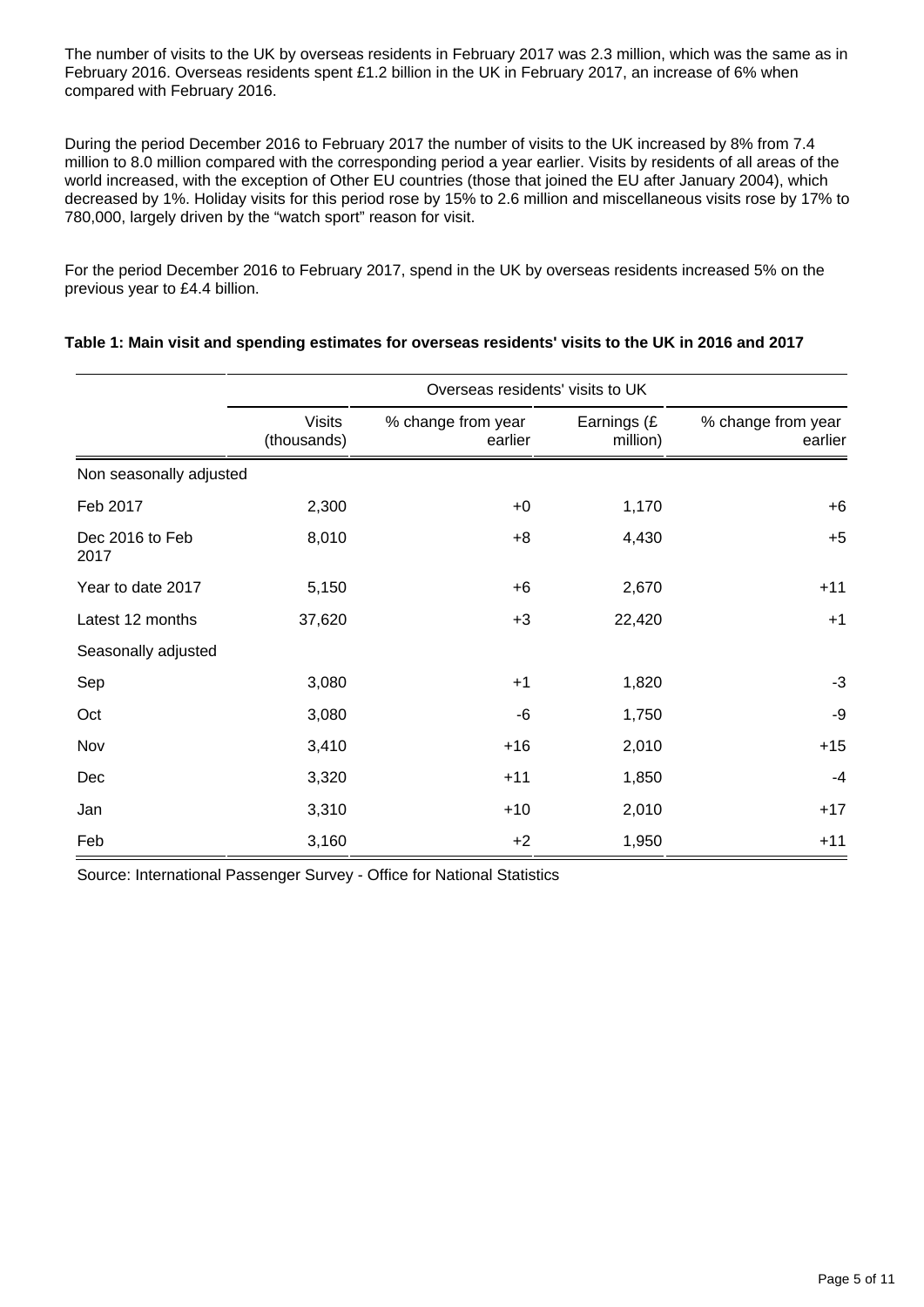#### **Figure 3: Overseas residents' visits to the UK by month**

#### **February 2014 to February 2017**

### Figure 3: Overseas residents' visits to the UK by month



February 2014 to February 2017

Source: International Passenger Survey (IPS) - Office for National Statistics

**Source: International Passenger Survey (IPS) – Office for National Statistics**

### <span id="page-5-0"></span>**5 . Trends in overseas visits by UK residents (non-seasonally adjusted)**

The figures used in the commentary are sourced from the following [monthly overseas travel and tourism datasets](https://www.ons.gov.uk/peoplepopulationandcommunity/leisureandtourism/datasets/monthlyoverseastravelandtourismreferencetables):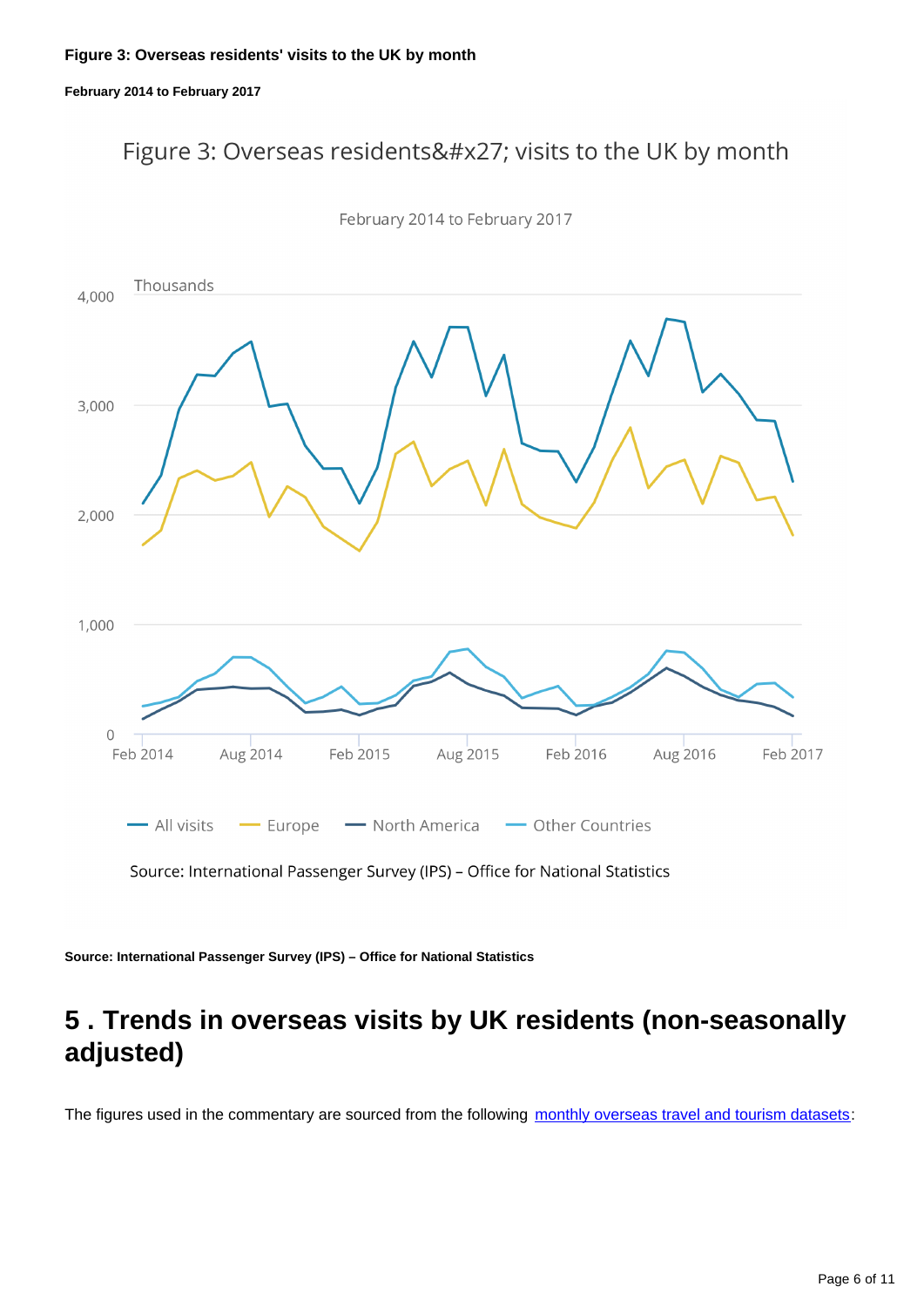- Table 3 UK residents' visits abroad by month.
- Table 4 Purpose of UK residents' visits abroad by month.
- Table 5 Earnings in the UK and expenditure abroad by month.

The estimated number of visits abroad by UK residents in February 2017 was 4.2 million, a decrease of 2% when compared with February 2016. UK residents spent £2.8 billion during these visits, an increase of 9% when compared with February 2016.

During the period December 2016 to February 2017, UK residents' visits abroad rose by 4% compared with the corresponding period a year earlier and they spent 7% more. Split by area of visit the largest increase was visits to Other EU countries (those that joined the EU after January 2004), which rose 14%. When looking at reason for visit, business visits fell by 6% from the same period in the previous year but all other reasons for visit increased. The largest increase, 23%, was for miscellaneous visits, although the numbers were relatively small.

#### **Table 2: Main visit and spending estimates for UK residents' visits abroad in 2016 and 2017**

|                         | UK residents' visits abroad  |                               |                            |                               |  |
|-------------------------|------------------------------|-------------------------------|----------------------------|-------------------------------|--|
|                         | <b>Visits</b><br>(thousands) | % change from year<br>earlier | Expenditure (£<br>million) | % change from year<br>earlier |  |
| Non seasonally adjusted |                              |                               |                            |                               |  |
| Feb 2017                | 4,170                        | $-2$                          | 2,760                      | $+9$                          |  |
| Dec 2016 to Feb<br>2017 | 12,670                       | $+4$                          | 7,460                      | $+7$                          |  |
| Year to date 2017       | 8,790                        | $+4$                          | 5,340                      | $+7$                          |  |
| Latest 12 months        | 70,730                       | $+6$                          | 43,780                     | $+11$                         |  |
| Seasonally adjusted     |                              |                               |                            |                               |  |
| Sep                     | 6,280                        | $+15$                         | 3,760                      | 17                            |  |
| Oct                     | 6,030                        | $+9$                          | 3,770                      | $+15$                         |  |
| Nov                     | 5,880                        | $+7$                          | 4,080                      | $+20$                         |  |
| Dec                     | 5,820                        | $+3$                          | 3,660                      | $+6$                          |  |
| Jan                     | 5,900                        | $+8$                          | 3,430                      | $+8$                          |  |
| Feb                     | 5,940                        | $+3$                          | 3,880                      | $+12$                         |  |

Source: International Passenger Survey - Office for National Statistics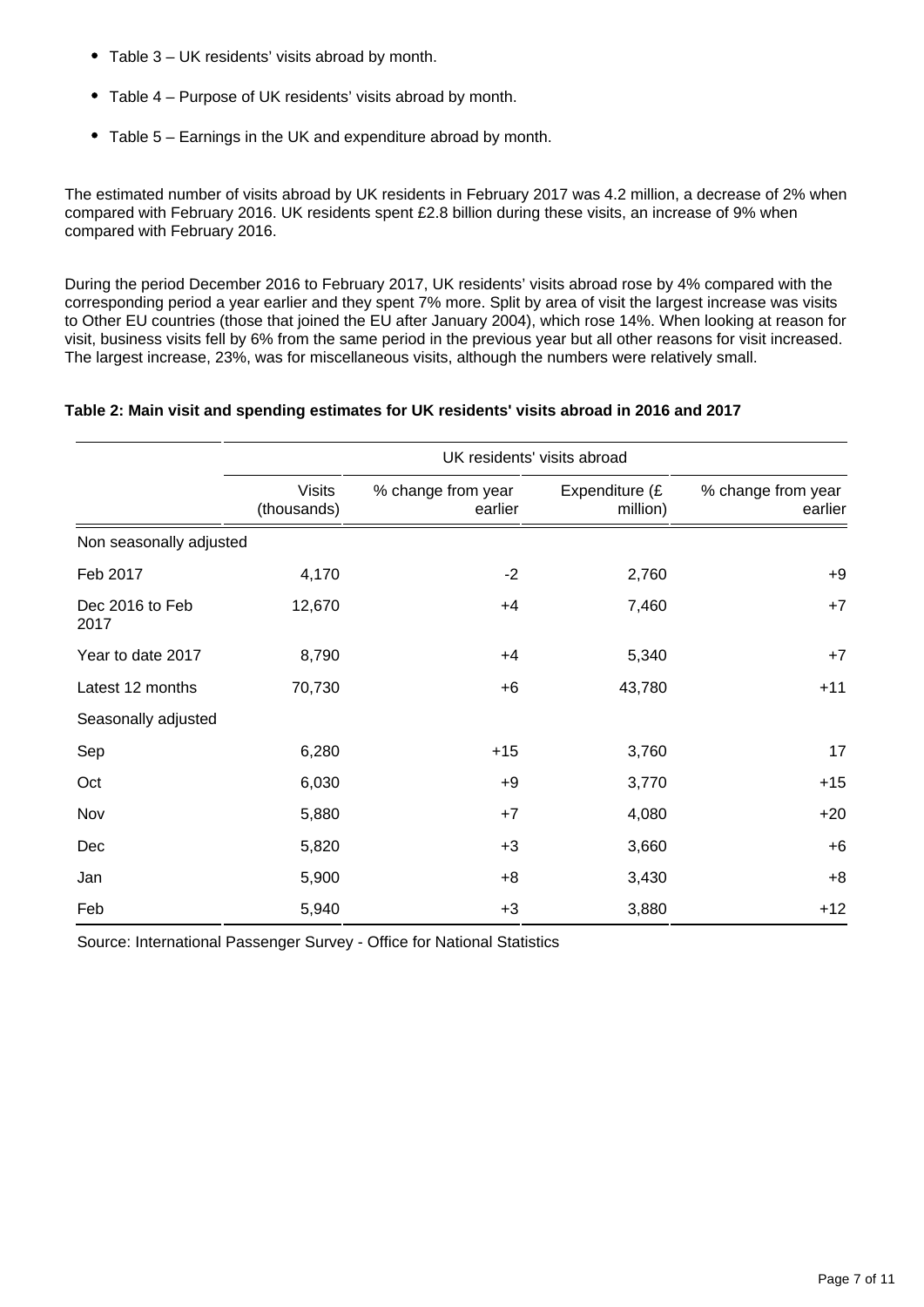#### **Figure 4: UK residents' visits abroad by month**

#### **February 2014 to February 2017**

### Figure 4: UK residents' visits abroad by month



February 2014 to February 2017

Source: International Passenger Survey (IPS) - Office for National Statistics

**Source: International Passenger Survey (IPS) – Office for National Statistics**

### <span id="page-7-0"></span>**6 . Links to related statistics**

[Travel trends:](http://www.ons.gov.uk/peoplepopulationandcommunity/leisureandtourism/articles/traveltrends/previousReleases) the latest publication (Travel trends 2015) was published on 20 May 2016, the next publication (Travel trends 2016) will be published in May 2017 – this provides final overseas travel and tourism estimates and more detailed analysis of visits and spending, including analysis by demographics, towns visited in the UK and countries visited by residents of different parts of the UK.

[Travelpac](http://www.ons.gov.uk/peoplepopulationandcommunity/leisureandtourism/datasets/travelpac) is a dataset that allows you to conduct your own analyses of quarterly and annual data on main variables – the datasets are provided in SPSS and Excel.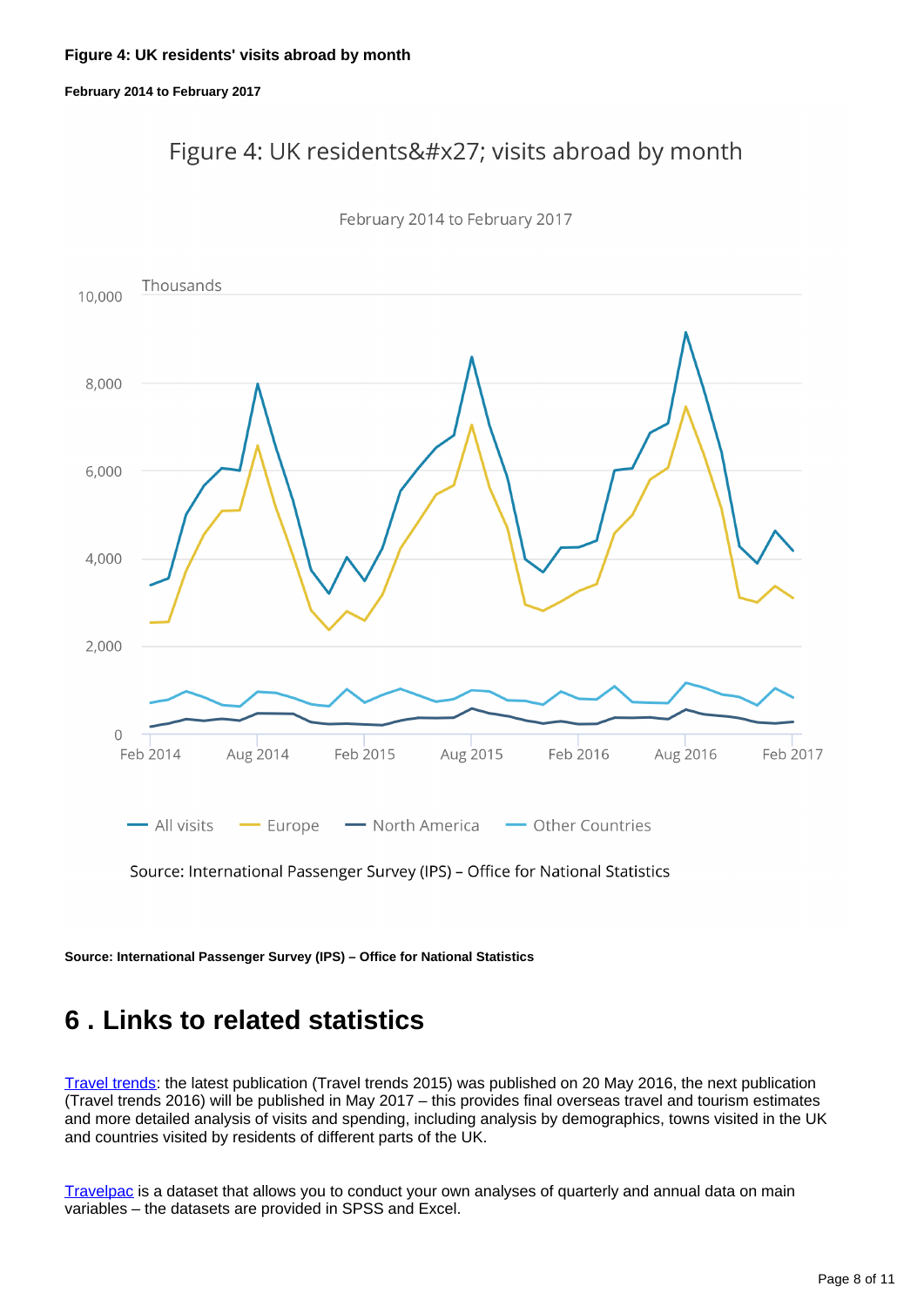[Overseas travel and tourism quarterly](http://www.ons.gov.uk/peoplepopulationandcommunity/leisureandtourism/articles/overseastravelandtourismprovisionalresults/previousReleases): the latest publication (for Quarter 3 July to September 2016) was published on 19 January 2017 – this provides more detailed analysis of visits and spending, isolating aspects such as countries of visit, mode of travel used, nationality of visitors and regions of the UK visited; Quarter 4 (October to December 2016) figures will be found in Travel trends 2016.

[Overseas travel and tourism monthly:](https://www.ons.gov.uk/peoplepopulationandcommunity/leisureandtourism/bulletins/overseastravelandtourism/previousReleases) the latest publication (January 2017) was published on 24 March 2017 – this provides provisional results of visits to the UK by overseas residents, visits abroad by UK residents and spending by travellers, using provisional passenger traffic data.

## <span id="page-8-0"></span>**7 . Quality and methodology**

The [International Passenger Survey Quality and Methodology Information](https://www.ons.gov.uk/peoplepopulationandcommunity/leisureandtourism/qmis/internationalpassengersurveyipsqmi) document contains important information on:

- the strengths and limitations of the data and how it compares with related data
- uses and users of the data
- how the output was created
- the quality of the output including the accuracy of the data

The International Passenger Survey Methodological Information outlines definitions and sample methodology.

### **Accuracy of IPS estimates**

Figures for the most recent months are provisional and subject to revision in light of (a) more accurate data on passenger figures becoming available at the end of each quarter and (b) additional passenger data obtained at the end of each year.

International Passenger Survey (IPS) monthly estimates are revised in line with the IPS revisions policy. The revisions policy is available in the [IPS quality and methodology report](http://www.ons.gov.uk/peoplepopulationandcommunity/leisureandtourism/qmis/internationalpassengersurveyipsqmi), to assist you in the understanding of the cycle and frequency of data revisions. You are strongly advised to read this policy before using this data for research or policy-related purposes.

Planned revisions usually arise from either the receipt of revised passenger traffic data. Unplanned revisions are made to correct errors to existing data, identified later in the quarterly and annual processing cycle. Those of significant magnitude will be highlighted and explained.

Revisions to published monthly IPS estimates can be expected at the following times in the normal overseas travel and tourism publication schedule:

- monthly estimates for the current reference year will usually be revised and statistically benchmarked across the quarter, following the publication of the quarterly estimates which that month falls within
- monthly and quarterly estimates for the current reference year will be revised in the survey year's annual data release (Travel trends)
- monthly estimates for the full calendar year will be statistically benchmarked as part of the annual data processing and the monthly estimates for the year will then be replaced in the monthly release, with the benchmarked estimate following publication of the annual report (Travel trends)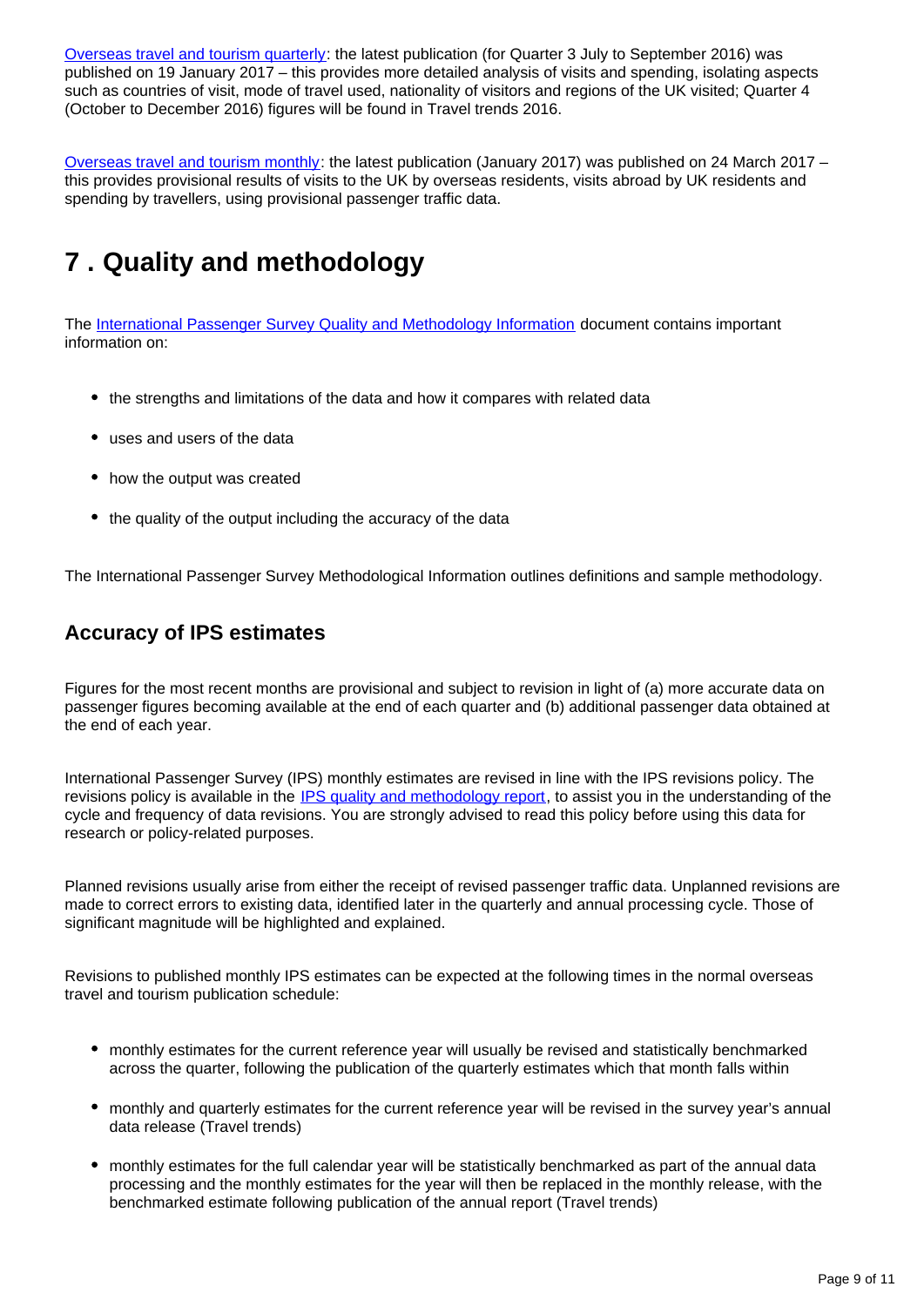All other revisions will be regarded as unplanned and will be dealt with by non-standard releases. All revisions will be released in compliance with the same principles as other new information. Please refer to our quide to [statistical revisions](http://www.ons.gov.uk/ons/guide-method/revisions/guide-to-statistical-revisions/index.html).

Seasonally adjusted figures are presented for the main figures in the publication. This aids interpretation by identifying seasonal patterns and calendar effects and removing them from the unadjusted data. The resulting figures give a more accurate indication of underlying movements in the series.

The estimates produced from the IPS are subject to sampling errors that occur because not every traveller to and from the UK is interviewed on the survey. Sampling errors are determined both by the sample design and by the sample size: generally speaking, the larger the sample supporting a particular estimate, the proportionately lower its sampling error. The survey sample size is approximately 20,000 per month. However, as the intensity of the sampling varies at each port, figures of a similar magnitude will not necessarily have the same percentage sampling error.

Accuracy of the estimates is expressed in terms of confidence intervals. The confidence interval is a range within which the true value of a proportion lies with known probability. For example, the 95% confidence interval represents the range into which there are 19 chances out of 20 that the true figure would fall had all passengers been sampled. This is obtained as plus or minus 1.96\* the standard error.

#### **Table 3: Confidence intervals relating to overseas travel and tourism estimates in February 2017**

| February 2017 monthly estimates                   | Estimate | Relative 95% Confidence Interval (+/- % of the<br>estimate) |
|---------------------------------------------------|----------|-------------------------------------------------------------|
| Visits to UK by overseas residents<br>(thousands) | 2,300    | 7.8%                                                        |
| Earnings from visits to UK (£ million)            | 1,170    | $10.8\%$                                                    |
| Visits abroad by UK residents (thousands)         | 4,170    | $7.1\%$                                                     |
| Expenditure on visits abroad (£ million)          | 2,760    | $10.4\%$                                                    |

Source: International Passenger Survey - Office for National Statistics

Confidence intervals for [quarterly](http://www.ons.gov.uk/peoplepopulationandcommunity/leisureandtourism/articles/overseastravelandtourismprovisionalresults/previousReleases) and [annual](http://www.ons.gov.uk/peoplepopulationandcommunity/leisureandtourism/articles/traveltrends/previousReleases) estimates are provided in our relevant overseas travel and tourism publications.

One indication of the reliability of the main indicators in this release can be obtained by monitoring the size of revisions. Table 4 records the size and pattern of revisions to the quarterly IPS data that have occurred over the last 5 years to the following main seasonally adjusted estimates:

- the number of visits by overseas residents to the UK (GMAT)
- the number of visits abroad by UK residents (GMAX)
- earnings made from overseas residents in the UK (GMAZ)
- expenditure abroad by UK residents (GMBB)